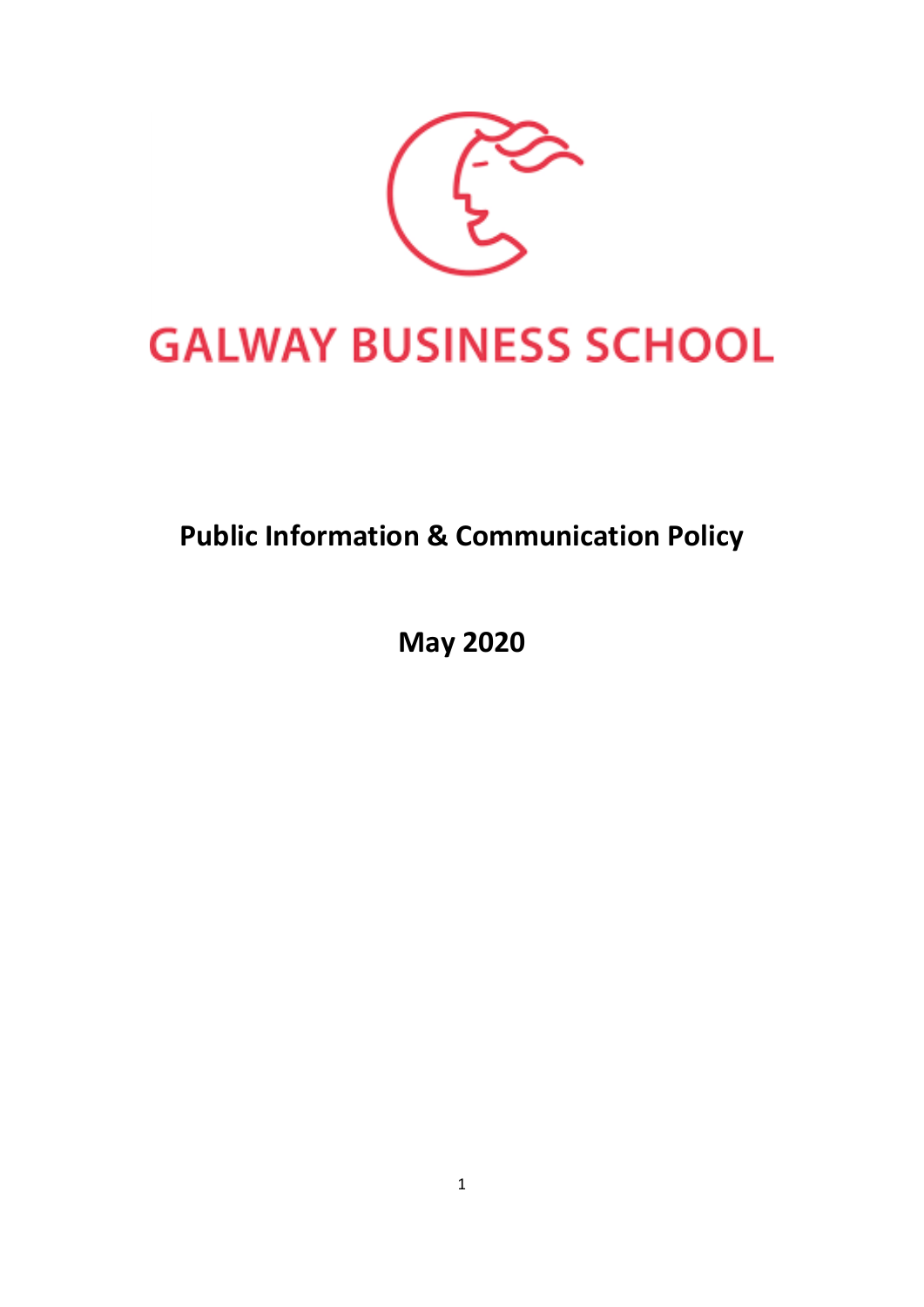## **10. Public Information & Communication Policy**

#### **10.1 Purpose**

GBS is responsible for the accuracy of the information which it shares in the public domain. Therefore, it has the responsibility to ensure the validity of such information and to ensure transparency with all stakeholders.

|                                    |  |  | Document Name: Public Information and |  |  |  |  |  |
|------------------------------------|--|--|---------------------------------------|--|--|--|--|--|
| Communication                      |  |  |                                       |  |  |  |  |  |
| <b>Owner: Registrar</b>            |  |  |                                       |  |  |  |  |  |
| <b>Approved by: Governing Body</b> |  |  |                                       |  |  |  |  |  |
| Review frequency: Every 2 years    |  |  |                                       |  |  |  |  |  |



| Version | <b>Description of Amendments</b>      | <b>Approval Date</b> | <b>Implementation Date</b> |
|---------|---------------------------------------|----------------------|----------------------------|
| V1.0    | Approval in full of the policy by the | <b>July 2019</b>     | September 2019             |
|         | Governing Body                        |                      |                            |
|         |                                       |                      |                            |
|         |                                       |                      |                            |
|         |                                       |                      |                            |
|         |                                       |                      |                            |
|         |                                       |                      |                            |
|         |                                       |                      |                            |
|         |                                       |                      |                            |
|         |                                       |                      |                            |
|         |                                       |                      |                            |
|         |                                       |                      |                            |